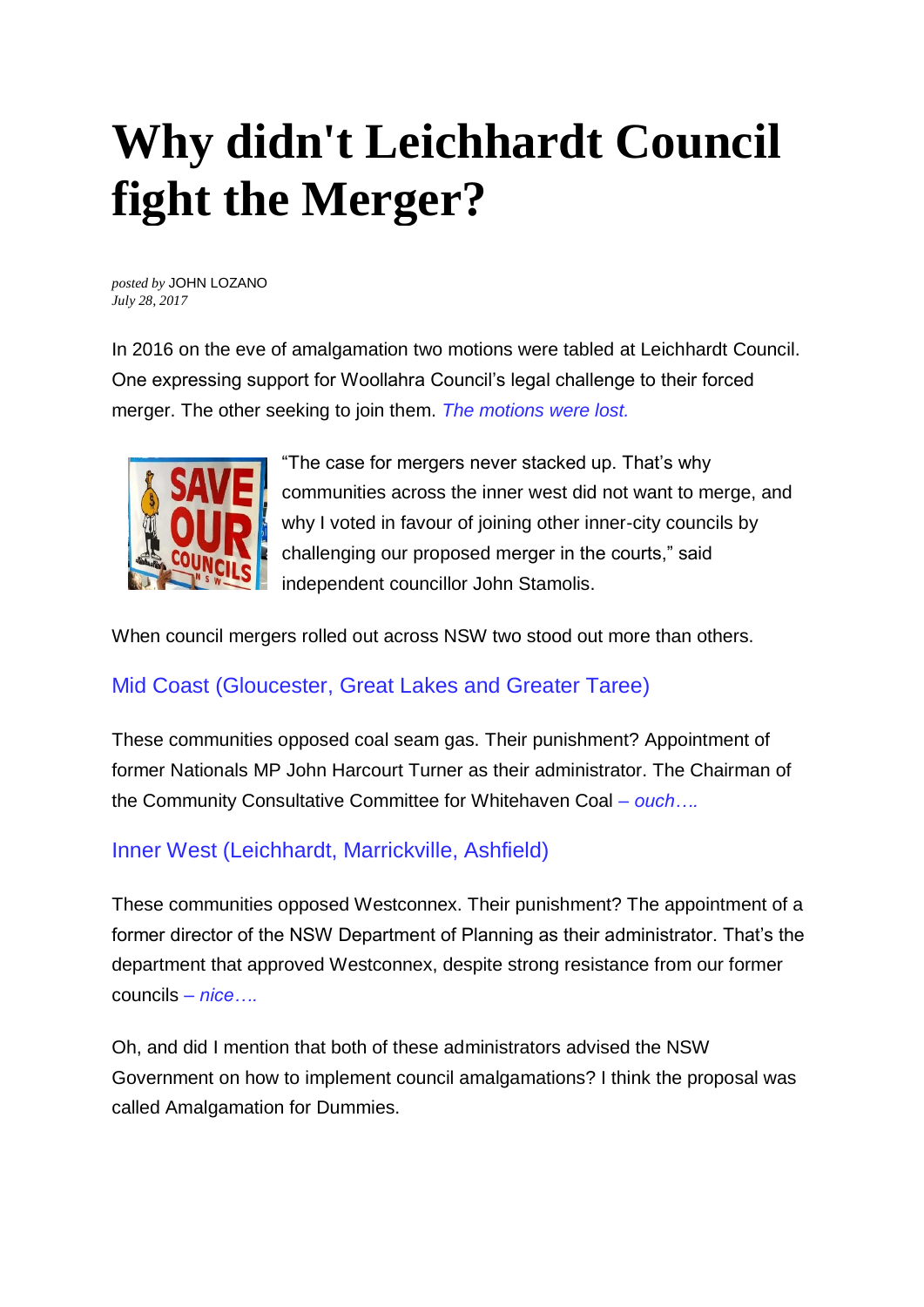

Check out how neatly the Westconnex route fits within the inner west council boundaries.

The administrator ensured council's voice was muffled. A few statements, with the adjective 'strongly' inserted, were the best our new 'council' would muster.

But why didn't we fight the merger? Other councils did.

We wouldn't have been alone. We could've leveraged costs, resources, even legal arguments. The motion was on the table. The community in the gallery yelled in unison *"YES! FIGHT! YES!"*

#### **(Extract from [Leichhardt Council minutes 22 March 2016](http://www.leichhardt.nsw.gov.au/About-Council/Meetings/Ordinary/2016/22-March-2016-Ordinary-/22-March-2016-Ordinary-Meeting) )**

# ITEM 7.3 LEGAL CHALLENGE TO FORCED COUNCIL AMALGAMATIONS

*"That Council contact Woollahra Council and seek to join their pending court action against forced amalgamations."* **(Channells/ Porteous)**

These voted in favour. These listened to the community.

## **FOR: Cr Rochelle Porteous, Cr Craig Channells, Cr Michele McKenzie, Cr John Stamolis**

But two parties, often ideologically opposed, did not. The Liberal Party and the Labor Party voted in the interests of themselves and against the wishes of the community.

## **AGAINST**: **Cr John Jobling, Cr Tony Costantino, Cr Darcy Byrne, Cr Simon Emsley, Cr Linda Kelly, Cr Frank Breen**

"Instead of challenging the merger, our Liberal and Labor Councillors teamed up to force the merger upon us," recalls Stamolis.

A few months before, Labor mayors Darcy Byrne (Leichhardt), Sam Iskandar (Marrickville) and Lucille McKenna (Ashfield) met with Local Government Minister Paul Toole, who gave undertakings he would take the proposed merger to the